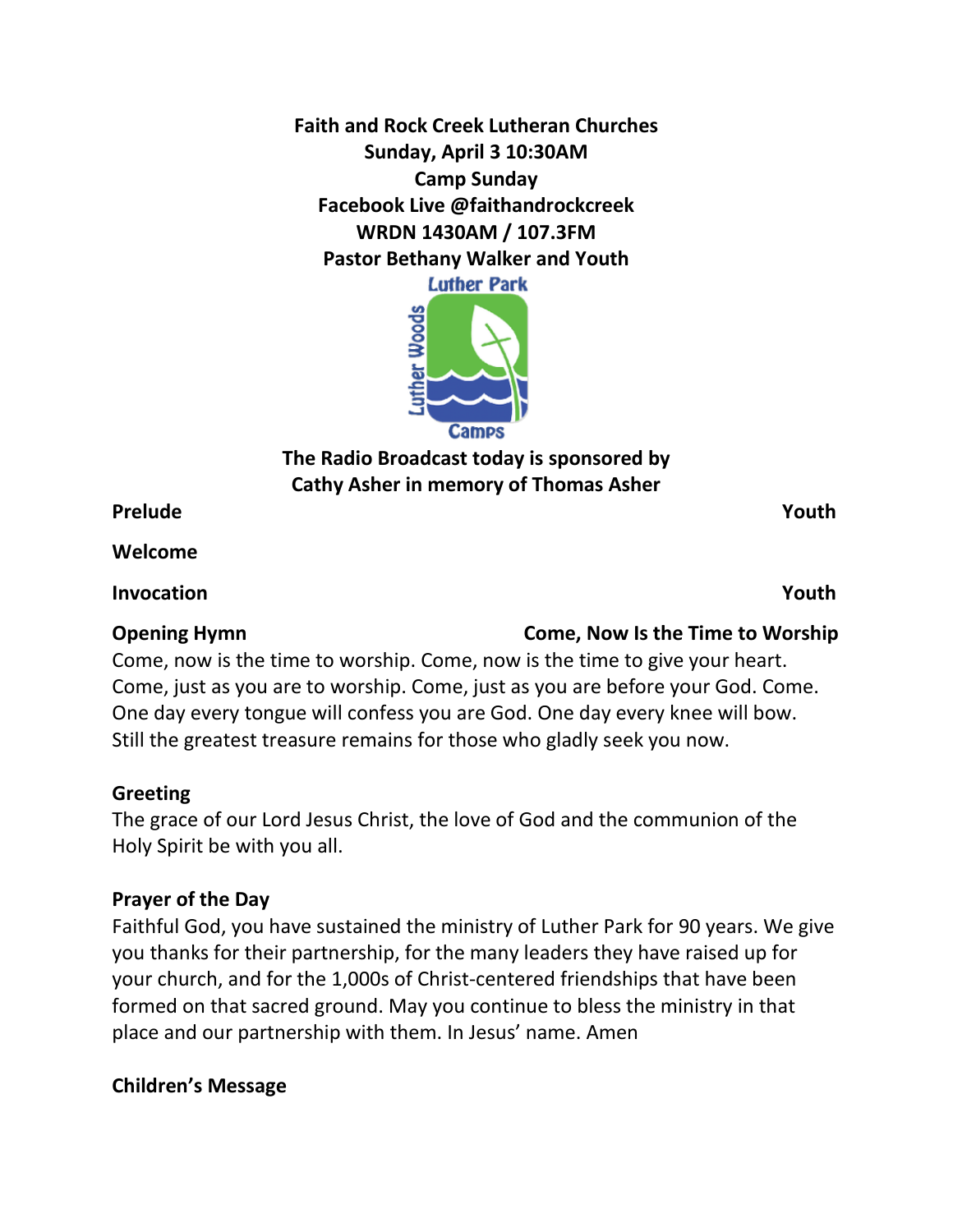### **Old Testament Reading Exodus 13:17-18a, 21-22 & 14:10-31**

**<sup>17</sup>**When Pharaoh let the people go, God did not lead them by way of the land of the Philistines, although that was nearer; for God thought, "If the people face war, they may change their minds and return to Egypt." **<sup>18</sup>** So God led the people by the roundabout way of the wilderness toward the Red Sea. **<sup>21</sup>** The LORD went in front of them in a pillar of cloud by day, to lead them along the way, and in a pillar of fire by night, to give them light, so that they might travel by day and by night. **<sup>22</sup>**Neither the pillar of cloud by day nor the pillar of fire by night left its place in front of the people… **<sup>10</sup>**As Pharaoh drew near, the Israelites looked back, and there were the Egyptians advancing on them. In great fear the Israelites cried out to the LORD. **<sup>11</sup>** They said to Moses, "Was it because there were no graves in Egypt that you have taken us away to die in the wilderness? What have you done to us, bringing us out of Egypt? **<sup>12</sup>** Is this not the very thing we told you in Egypt, 'Let us alone and let us serve the Egyptians'? For it would have been better for us to serve the Egyptians than to die in the wilderness." **<sup>13</sup>** But Moses said to the people, "Do not be afraid, stand firm, and see the deliverance that the LORD will accomplish for you today; for the Egyptians whom you see today you shall never see again. **<sup>14</sup>** The LORD will fight for you, and you have only to keep still." **<sup>15</sup>** Then the LORD said to Moses, "Why do you cry out to me? Tell the Israelites to go forward. **<sup>16</sup>** But you lift up your staff, and stretch out your hand over the sea and divide it, that the Israelites may go into the sea on dry ground. **<sup>17</sup>** Then I will harden the hearts of the Egyptians so that they will go in after them; and so I will gain glory for myself over Pharaoh and all his army, his chariots, and his chariot drivers. **<sup>18</sup>** And the Egyptians shall know that I am the LORD, when I have gained glory for myself over Pharaoh, his chariots, and his chariot drivers." **<sup>19</sup>** The angel of God who was going before the Israelite army moved and went behind them; and the pillar of cloud moved from in front of them and took its place behind them. **<sup>20</sup>** It came between the army of Egypt and the army of Israel. And so the cloud was there with the darkness, and it lit up the night; one did not come near the other all night. **<sup>21</sup>** Then Moses stretched out his hand over the sea. The LORD drove the sea back by a strong east wind all night, and turned the sea into dry land; and the waters were divided. **<sup>22</sup>** The Israelites went into the sea on dry ground, the waters forming a wall for them on their right and on their left. **<sup>23</sup>** The Egyptians pursued, and went into the sea after them, all of Pharaoh's horses, chariots, and chariot drivers. **<sup>24</sup>** At the morning watch the LORD in the pillar of fire and cloud looked down upon the Egyptian army, and threw the Egyptian army into panic. **<sup>25</sup>**He clogged their chariot wheels so that they turned with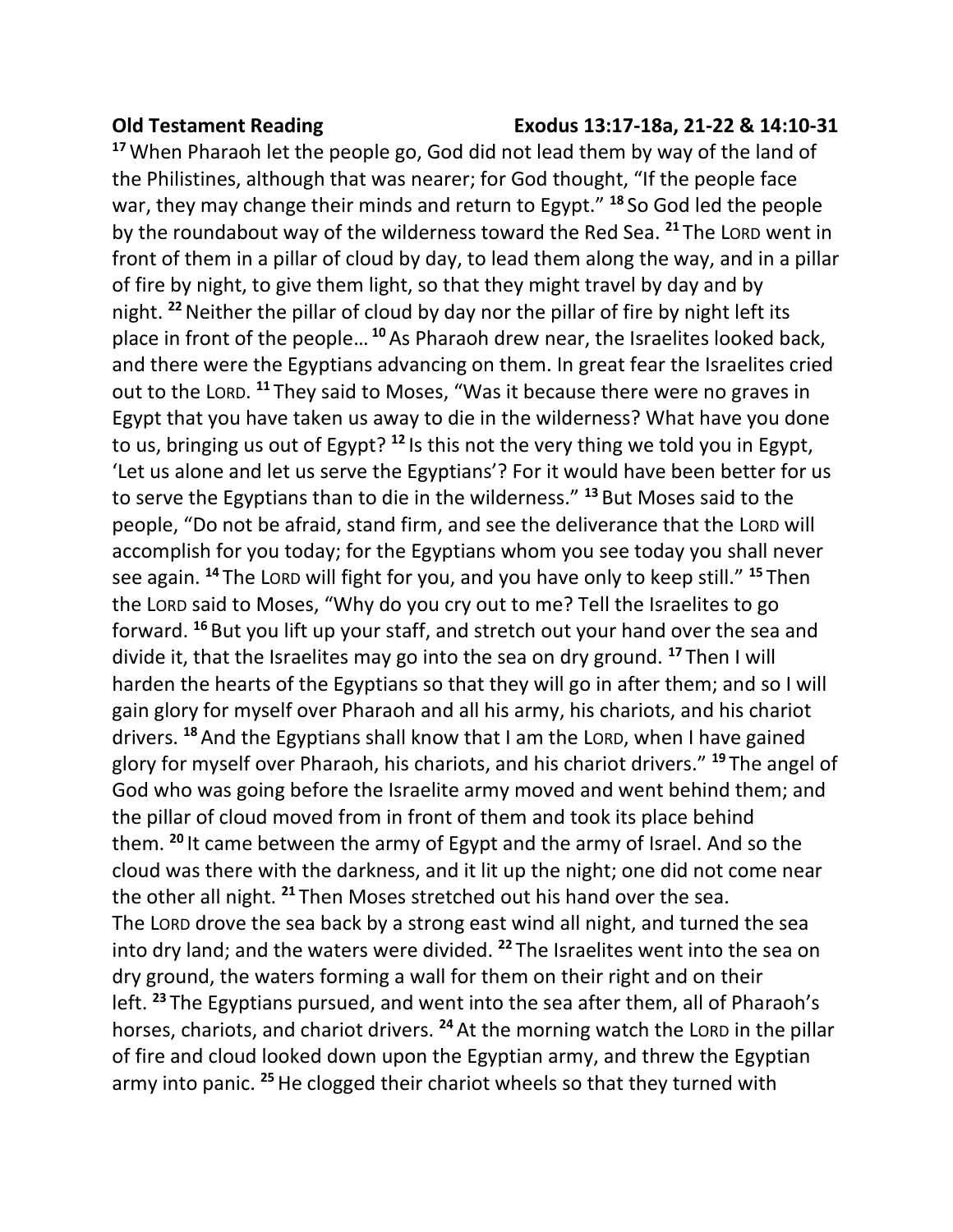difficulty. The Egyptians said, "Let us flee from the Israelites, for the LORD is fighting for them against Egypt." **<sup>26</sup>** Then the LORD said to Moses, "Stretch out your hand over the sea, so that the water may come back upon the Egyptians, upon their chariots and chariot drivers." **<sup>27</sup>** So Moses stretched out his hand over the sea, and at dawn the sea returned to its normal depth. As the Egyptians fled before it, the LORD tossed the Egyptians into the sea. **<sup>28</sup>** The waters returned and covered the chariots and the chariot drivers, the entire army of Pharaoh that had followed them into the sea; not one of them remained. **<sup>29</sup>** But the Israelites walked on dry ground through the sea, the waters forming a wall for them on their right and on their left. **<sup>30</sup>** Thus the LORD saved Israel that day from the Egyptians; and Israel saw the Egyptians dead on the seashore. **<sup>31</sup>** Israel saw the great work that the LORD did against the Egyptians. So the people feared the LORD and believed in the LORD and in his servant Moses. The Word of the Lord. **Thanks be to God.** 

### **Song Pharaoh, Pharaoh**

(refrain) Pharaoh, Pharaoh whoa baby let my people go ooh, ah, yeah yeah yeah yeah

Well a burning bush told me just the other day that I should come over here and stay gotta get my people out of pharaoh's hand and lead them all to the promised land. (refrain)

Well me and God's people comin to the Red Sea and Pharaoh's army's comin after me I raised my rod and stuck it in the sand all of God's people walked across dry land (refrain)

Well Pharaoh's army is a comin to so what do you think that I did do I raised my rod and I cleared my throat and all of Pharaoh's army did the dead man's float (refrain)

**Psalm Psalm 25**

To you, oh Lord, I lift up my soul. In you I trust oh Lord. (2x) Higher than the mountains, deeper than the sea. Wider than the ocean is your love for me. You're with me on the mountains and the valleys below You are right here beside me everywhere that I go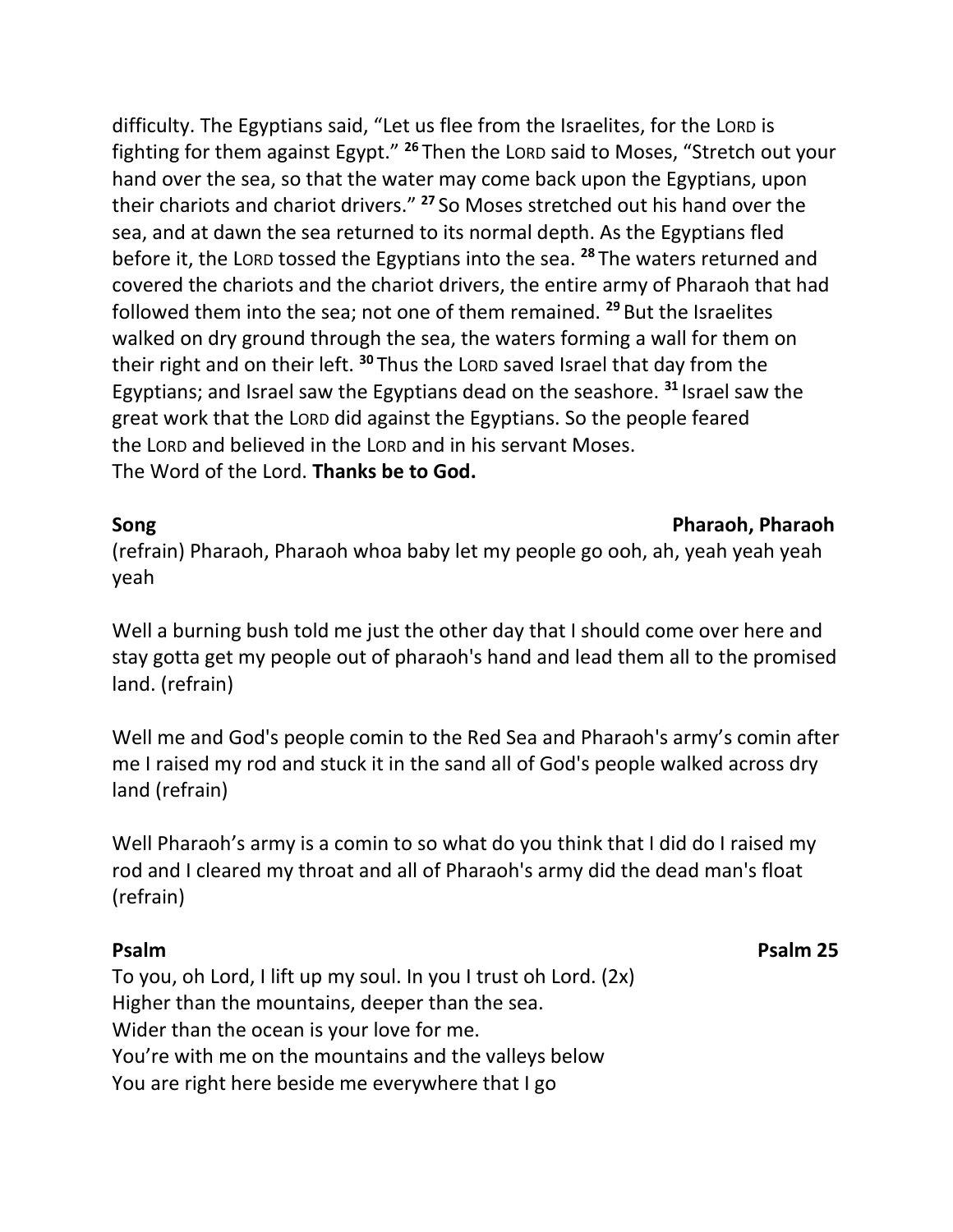Chugga chugga chugga chugga clap clap roll Chugga chugga chugga chugga clap clap roll

Don't you know he's a radical God. Don't you know he's a radical God. His name is peace. Peace. His name is love. Love. And he left his heaven above. So in case you haven't heard the word…He's a radical God.

So let me tell you, let me tell you, let me tell you why (echo) He's a radical God he's a radical guy (echo) He made the earth and the sea and the stars and the sky (echo) And he came to be a man and he came to die (echo) But he didn't stay dead (echo) Cause he couldn't stay dead (echo) He rose from the grave (echo) Let's all applaud (echo) That's why that's why (echo) He's a radical God (echo)

### **New Testament Reading Constraining the Constraint Ephesians 4:1-6, 25-32**

4 I therefore, the prisoner in the Lord, beg you to lead a life worthy of the calling to which you have been called,  $2$  with all humility and gentleness, with patience, bearing with one another in love,  $3$  making every effort to maintain the unity of the Spirit in the bond of peace. <sup>4</sup> There is one body and one Spirit, just as you were called to the one hope of your calling,  $5$  one Lord, one faith, one baptism,  $6$  one God and Father of all, who is above all and through all and in all...  $25$  So then, putting away falsehood, let all of us speak the truth to our neighbors, for we are members of one another. <sup>26</sup> Be angry but do not sin; do not let the sun go down on your anger,  $27$  and do not make room for the devil.  $28$  Thieves must give up stealing; rather let them labor and work honestly with their own hands, so as to have something to share with the needy. <sup>29</sup> Let no evil talk come out of your mouths, but only what is useful for building up,  $[{\sf a}]$  as there is need, so that your words may give grace to those who hear. <sup>30</sup> And do not grieve the Holy Spirit of God, with which you were marked with a seal for the day of redemption.  $31$  Put away from you all bitterness and wrath and anger and wrangling and slander, together with all malice,  $32$  and be kind to one another, tenderhearted, forgiving one another, as God in Christ has forgiven you.

The Word of the Lord. **Thanks be to God.**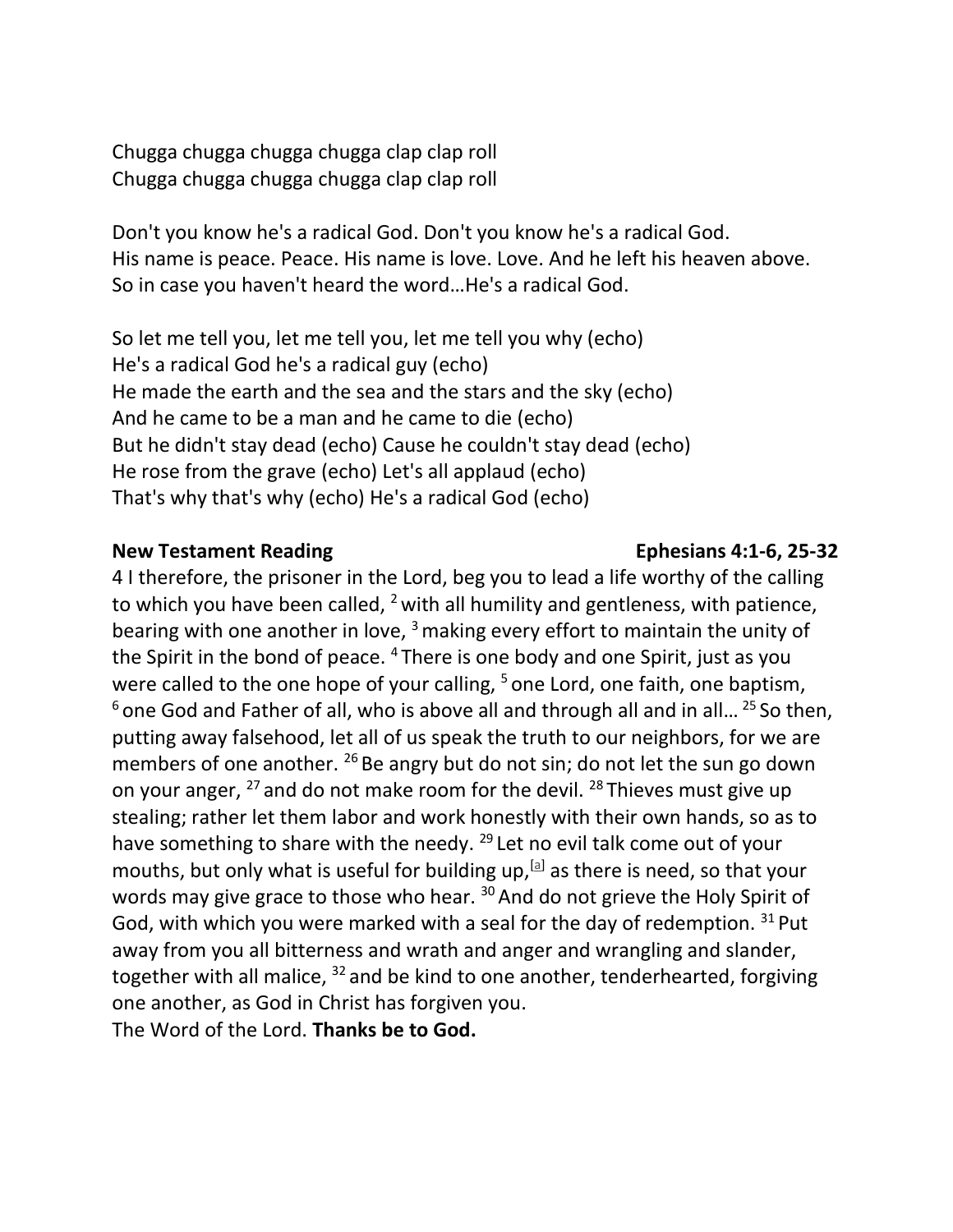# **Song Ephesians 4:32** Be ye kind one unto another; tender hearted, forgiving one another even as God for Christ's sake has forgiven you Doot doo doodly doo, Ephesians four thirty-two

**Gospel Luke 13:18-19** <sup>18</sup> Jesus said therefore, "What is the kingdom of God like? And to what should I compare it?  $19$  It is like a mustard seed that someone took and sowed in the garden; it grew and became a tree, and the birds of the air made nests in its branches."

# **Message/Skit Message/Skit Parable of the Sower**

(refrain) I believe I do believe, truly I believe it, truly I believe it, truly I believe it I believe I do believe, truly I believe it, truly I believe it, truly I believe it I believe in God the almighty Lord creator, Mighty Lord creator, mighty Lord creator, I believe in God the almighty Lord creator, Mighty Lord creator, mighty Lord creator. (refrain)

I believe in Jesus the Savior of the people, Savior of the people, Savior of the people, I believe in Jesus the Savior of the people, Savior of the people, Savior of the people. (refrain)

And I do believe in the power of the Spirit, Power of the Spirit, power of the Spirit, And I do believe in the power of the Spirit, Power of the Spirit, power of the Spirit. (refrain)

# **Prayers of Intercession**

Lord, Listen to your children praying. Lord, send your spirit in this place. Lord, listen to your children praying. Send us love, send us power, send us grace.

**Peace** 

**Offering** 

# **Camp Stories and Photos** *X* **and** *Photos**Youth**X* **and** *Youth**X* **and** *Youth**X* **and** *Youth**X* **and** *Youth**X* **and** *Youth**X* **and** *Youth**X* **and** *Youth**X* **and** *X* **and** *X* **and** *X* **and** *X* **and** *X* **and** *X* **and** *X*

# **Confession of Faith I Believe I Do Believe I Believe I Do Believe**